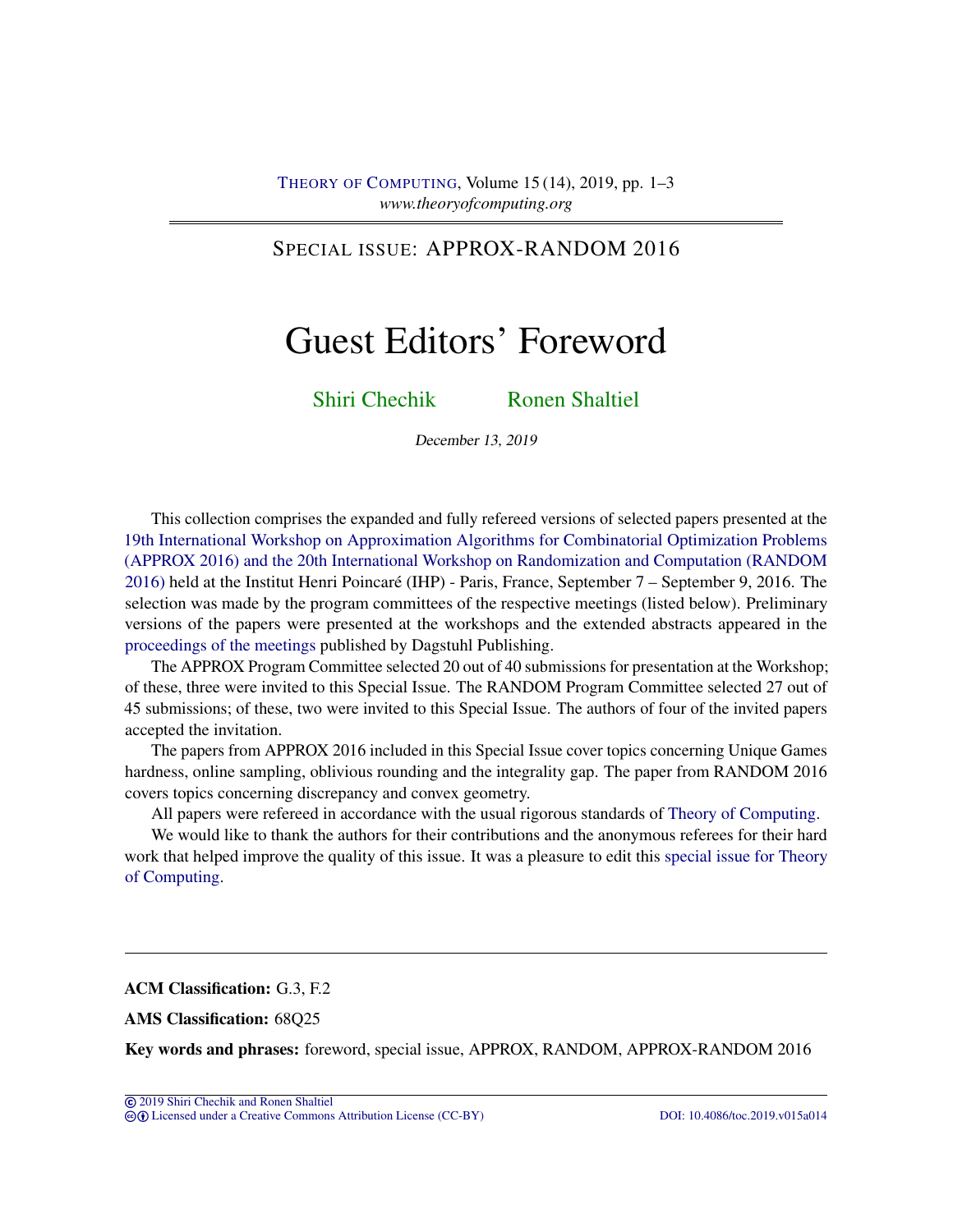#### SHIRI CHECHIK AND RONEN SHALTIEL

#### APPROX 2016 Program Committee

Anna Adamaszek (U. Copenhagen, Denmark) Shiri Chechik (Tel Aviv U., Israel) Anne Driemel (Eindhoven U. Technology, The Netherlands) Lee-Ad Gottlieb (Ariel U., Israel) Varun Kanade (Oxford U., U. K.) Nitish Korula (Google, New York, USA) Stefano Leonardi (La Sapienza, Roma, Italy) Daniel Lokshtanov (U. Bergen, Norway) *Claire Mathieu* (ENS Paris, France) *(Chair)* Nicole Megow (Technische U. München, Germany) Tobias Moemke (U. Saarland, Saarbrücken, Germany) Shayan Oveis Gharan (U. Washington, Seattle, WA, USA) Debmalya Panigrahi (Duke U., Durham, NC, USA) Richard Peng (Georgia Tech, Atlanta, GA, USA) Ely Porat (Bar-Ilan U., Ramat Gan, Israel) Adi Rosén (CNRS & Paris 7, France) Adrian Vetta (McGill U., Montreal, QC, Canada) Rico Zenklusen (ETH Zürich, Switzerland)

#### RANDOM 2016 Program Committee

Mahdi Cheraghchi (Imperial College, London, U. K.) Elena Grigorescu (Purdue U., W. Lafayette, IN, USA) Neeraj Kayal (MSR Bangalore, India) Adam Klivans (U. Texas, Austin, TX, USA) Swastik Kopparty (Rutgers U., New Brunswick, NJ, USA) Ravi Kumar (Google, Mountain View, CA, USA) Dana Moshkovitz (MIT, Cambridge, MA, USA) Ashwin Nayak (U. Waterloo, ON, Canada) Ryan O'Donnell (Carnegie Mellon U., Pittsburgh, PA, USA) Asaf Shapira (Tel Aviv U., Israel) Ronen Shaltiel (U. Haifa, Israel) Alexander Sherstov (UCLA, Los Angeles, CA, USA) Thomas Thierauf (Hochschule Aalen, Germany) *Chris Umans* (California Inst. of Technology, Pasadena, CA, USA) *(Chair)* Eric Vigoda (Georgia Tech, Atlanta, GA, USA)